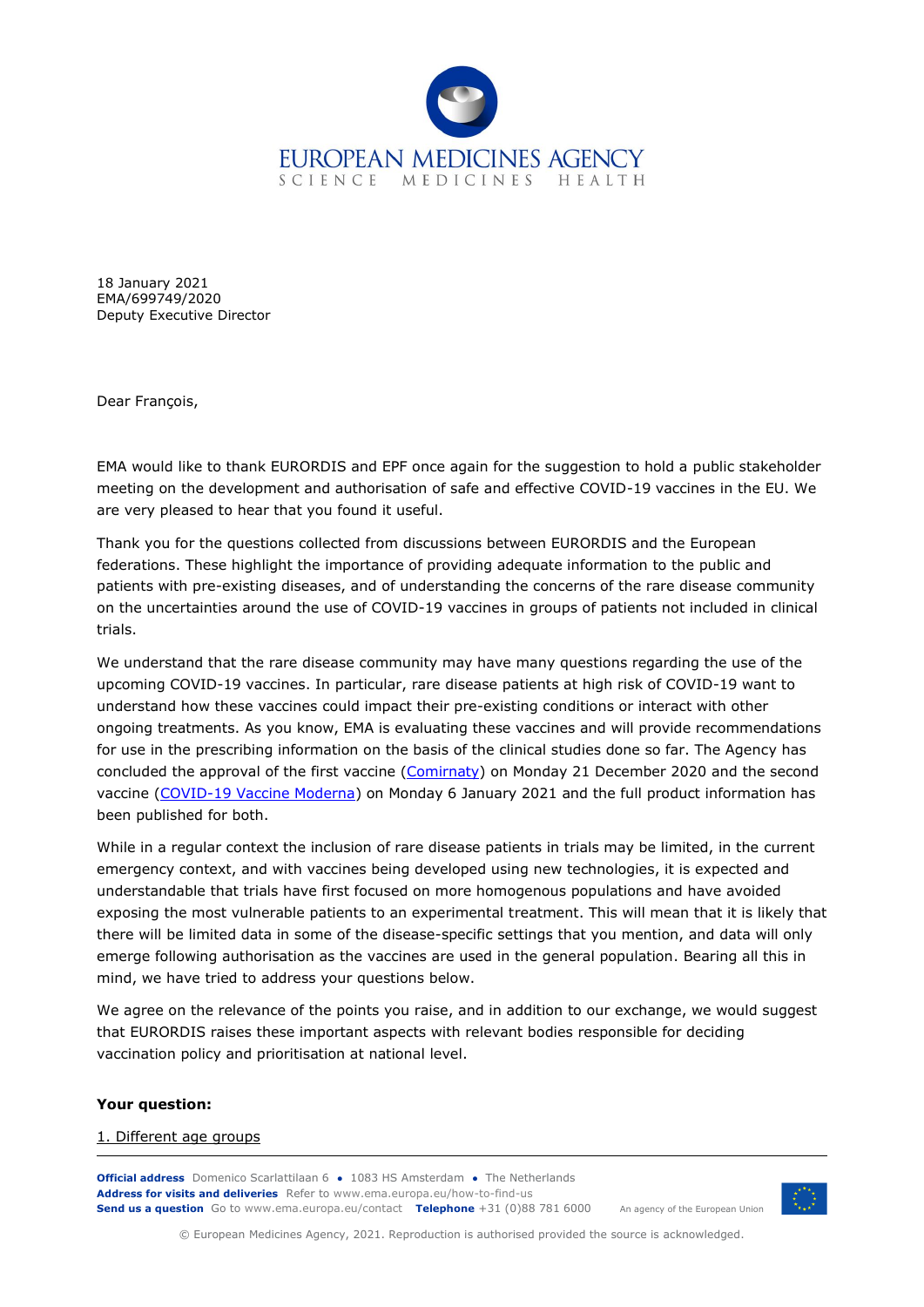Vaccines should first be authorised for adults, then data will be available for adolescent from 16 to 18 years of age, and then for younger citizens. It would be important to provide families with estimated timelines on when results in younger age groups will be available to the EMA COVID-19 Task Force, and when the CHMP could extent the indication to these age groups.

Some adults living with a rare disease might opt to defer the vaccination for some reasons explained below, but to protect them, it could be important to propose the vaccine to their children, when available.

## **EMA response**:

At present it is not known whether and when vaccines will be authorised for use in children. Some currently ongoing trials are enrolling some adolescents. In general, the use of COVID-19 vaccines in children will be investigated once there is sufficient information from studies in adults and in adolescents above 16 years of age.

EMA's Paediatric Committee (the PDCO) can grant deferrals of studies in paediatric investigation plans [\(PIPs\)](https://www.ema.europa.eu/en/human-regulatory/research-development/paediatric-medicines/paediatric-investigation-plans) for some medicines. Deferrals allow a company to delay development of the medicine in children until, for instance, there is enough information to demonstrate its effectiveness and safety in adults. Even when studies are deferred, the PIP includes details of the paediatric studies and their timelines. The PIPs for each vaccine will be published and will include these timelines. Existing PIPs are linked below:

- − The date of completion of the [PIP for Pfizer-BioNTech BNT162b2](https://www.ema.europa.eu/en/documents/pip-decision/p/0480/2020-ema-decision-27-november-2020-agreement-paediatric-investigation-plan-granting-deferral-highly_en.pdf) is July 2024
- − The date of completion of the [PIP for Moderna \(mRNA-1273\)](https://www.ema.europa.eu/en/documents/pip-decision/p/0481/2020-ema-decision-30-november-2020-agreement-paediatric-investigation-plan-granting-deferral-mrna_en.pdf) is December 2024

# **Your question:**

### 2. Housing as a variable in COVID-19 vaccine trials?

Prioritisation should recognise that a healthy older person who can shelter in place is at different risk from a medically vulnerable older person in crowded housing. It would be important to analyse the efficiency of the vaccines in different settings.

### **EMA response**:

EMA is not involved in setting priority groups for receiving the vaccine. These are under the remit of the relevant national authority, who will consider many factors including the need to protect groups of people at higher risk. As mentioned earlier, we would recommend EURORDIS to address this with the relevant body setting immunisation policies in the member state of interest.

The safety and efficacy of the COVID-19 vaccines are studied in different populations, including different age groups, ethnicities and genders as well as different co-morbidities. The effect of different environmental settings as such has not been specifically addressed, although some trials have enrolled individuals at higher risk of exposure to the virus, such as health care workers.

Studies in specific populations not sufficiently included in trials and longer-term studies will continue after authorisation, as for all medicines. Post-authorisation observational studies of effectiveness will show how well the vaccine works in real-life settings (i.e. outside the controlled setting of clinical trials) and on specific populations, such as in people with certain diseases or living in long-term care facilities for example, which could provide useful information with respect to your question.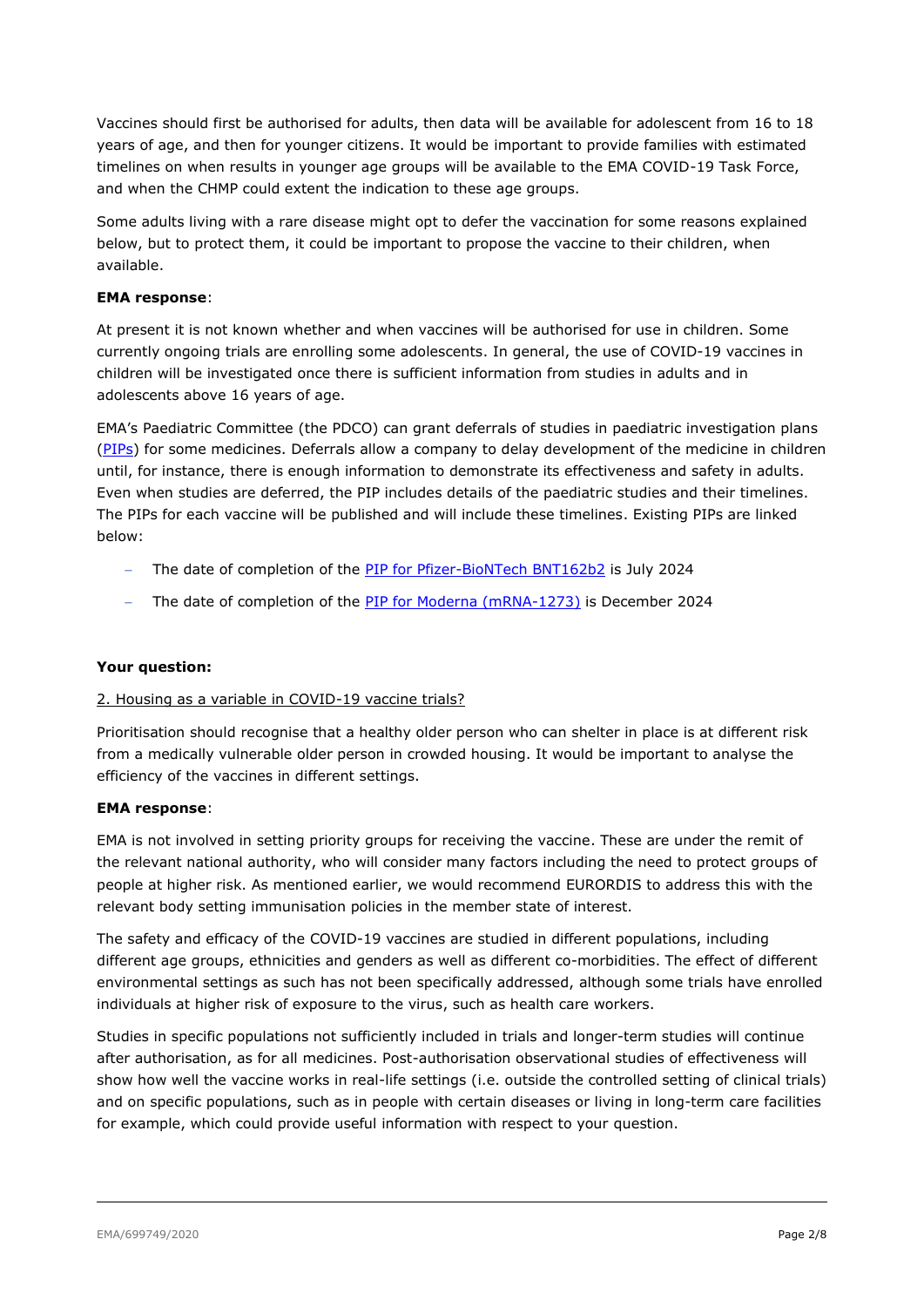# **Your question**:

### 3. Clinical trial protocols and COVID-19 vaccines

Patients who participate in clinical trials to test an experimental product for their disease: are sponsors of these trials encourage to address the possibility to use the vaccine for all trial participants who would be eligible for the vaccination? Usually authorised concomitant medications are strictly defined in the trial protocol.

## **EMA response**:

The gold standard for demonstrating efficacy and safety of a new vaccine is a randomised placebocontrolled study, which means that half of the study population should receive a saline solution that mimics the vaccine. In this way people won't know what they are getting, and the results are thus more robust. This is required by regulatory authorities worldwide.

After efficacious products are authorised, it may be difficult to continue to conduct studies with a placebo arm for similar medicines for ethical reasons, because individuals would be deprived of a potentially lifesaving medicine.

In the case of COVID-19 vaccines, this is an important consideration. Marketing authorisation holders of authorised vaccines whose trials are still ongoing are bound to offer the vaccine to the initial placebo recipients. This would lead to unblinding of the study subjects, which means that it will be difficult to continue to collect the data as planned in the study protocols until the study end.

It is not mandatory to conduct studies on concomitant administration of COVID-19 vaccines with other medications or with other vaccines before authorisation, as this would delay authorisation. However, these studies are planned to be conducted after authorisation. They will provide information on potential immune interference among co-administered vaccines or issues with safety or reactogenicity.

# **Your question**:

### 4. The need for comparative information leaflets

Some expressed concerns about a supposed "collusion between the pharmaceutical industry and governments", and other interests than public health would prevail. EURORDIS does not subscribe to this theory, and stresses the importance to be able to choose between different vaccines, after discussing the different options with your own doctor, instead of a mandatory vaccination campaign with one product only. This might not be in the remit of the EMA, however it could be useful to publish a comparative information leaflet, that would combine the elements of the different package leaflets.

### **EMA response**:

Many different types of vaccines for COVID-19 are under development and it is expected that some would be more suited to certain populations. We agree that it would be desirable if patients, including those in the rare disease community could choose among different options. This however is not within EMA's remit and is something we would advise EURORDIS to discuss at national level with bodies responsible for immunisation policy.

Medical advice regarding a choice between the different available vaccines should be made in consultation with the healthcare professional who knows the medical history of the patient and is therefore best placed to provide advice. In addition, the risk of exposure to COVID-19 disease will probably be taken into account. The prescribing information and package leaflet, which are approved as part of the marketing authorisation, are useful to support this decision and consultation.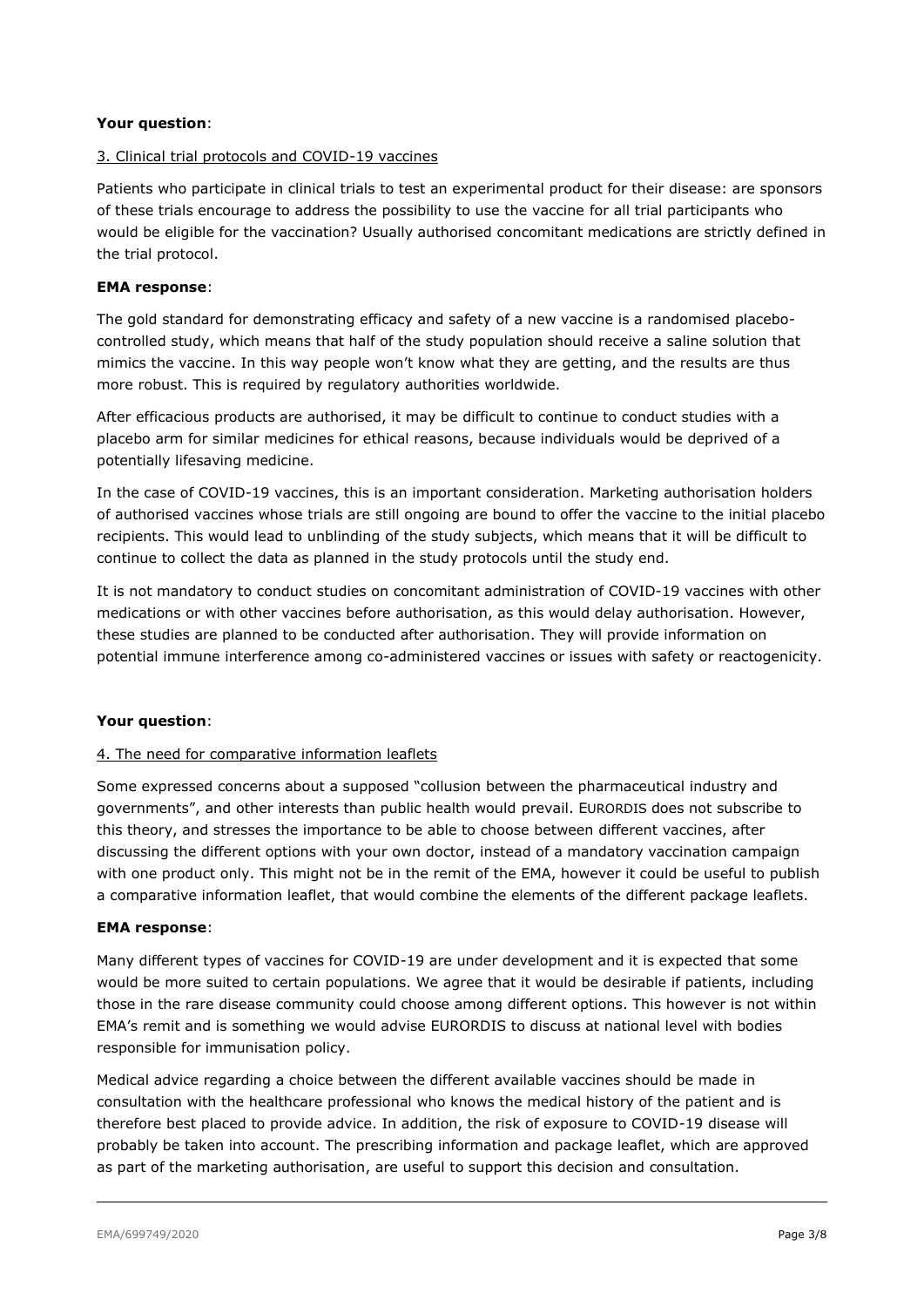As for other medicines, EMA will not be able to provide a comparative information leaflet as part of the marketing authorisation. It is not in the remit of the EMA to perform comparative analysis across medicinal products, however this can be done by public health bodies at national or European level.

## **Your question**:

### 5. Adenovirus used as viral vector

Among different vaccine candidates, some use the viral vector technology, based on an adenovirus. If the same adenovirus is used as the vector for gene therapies to treat some rare diseases, is there a risk to induce an immune reaction to the adenovirus that could make the future use of a gene therapy, using an adenovirus as a vector, ineffective?

If this risk exists, should it be mentioned in the package leaflet of the vaccine in question, and should healthcare professionals and relevant patient organisations be part of a communication campaign about this risk, for example in haemophilia?

Same for patients who used a gene therapy based on an adenovirus already, when they will envisage a vaccine against COVID-19, some clear information should be made available.

### **EMA response**:

We cannot provide definitive answers at this stage because the assessment of the first 2 COVID-19 vaccines based on adenoviral vectors is currently ongoing. The risk of developing immune responses against the vaccine vector is under consideration and will be discussed in light of the available evidence. Theoretically such immune responses might affect how well people may respond to subsequent doses of the vaccine. If such a risk is found, it will be adequately reflected in the EPAR documents. Any contraindications, special warnings or undesirable effects will also be detailed in the prescribing information and package leaflet.

Knowledge on use of adenovirus-based vaccines is also available from other adenovirus-based vaccines currently authorised in EU, most recently the Ebola vaccine Zabdeno. In that context, pre-existing immune responses against adenovirus type 26 (Ad26) used in Zabdeno were assessed in several clinical trials, and in the UK and US studies antibodies were present in few participants (3% - 13%), at low titres, prior to vaccination. Such pre-existing immunity was found not to have any impact on the Ebola-specific antibodies and cell-mediated responses triggered by the vaccine.

EMA is evaluating COVID-19 vaccines in the context of a conditional marketing authorisation. This has all the safeguards and controls in place to enable thorough post-authorisation safety monitoring through the collection of additional data in a planned manner. Such safety monitoring will take place more frequently and will include activities that apply specifically to COVID-19 vaccines. Companies for example will provide monthly safety reports in addition to the regular updates required by the legislation and conduct studies to monitor the safety and effectiveness of COVID-19 vaccines after their authorisation. In addition, [independent studies](https://www.ema.europa.eu/en/human-regulatory/overview/public-health-threats/coronavirus-disease-covid-19/treatments-vaccines-covid-19#post-authorisation-section) of COVID-19 vaccines coordinated by EU authorities will give more information on the vaccine's long-term benefit and safe use.

### **Your question**:

### 6. Definition of vulnerable populations

Different vulnerability levels will probably guide the prioritisation of people to vaccinate.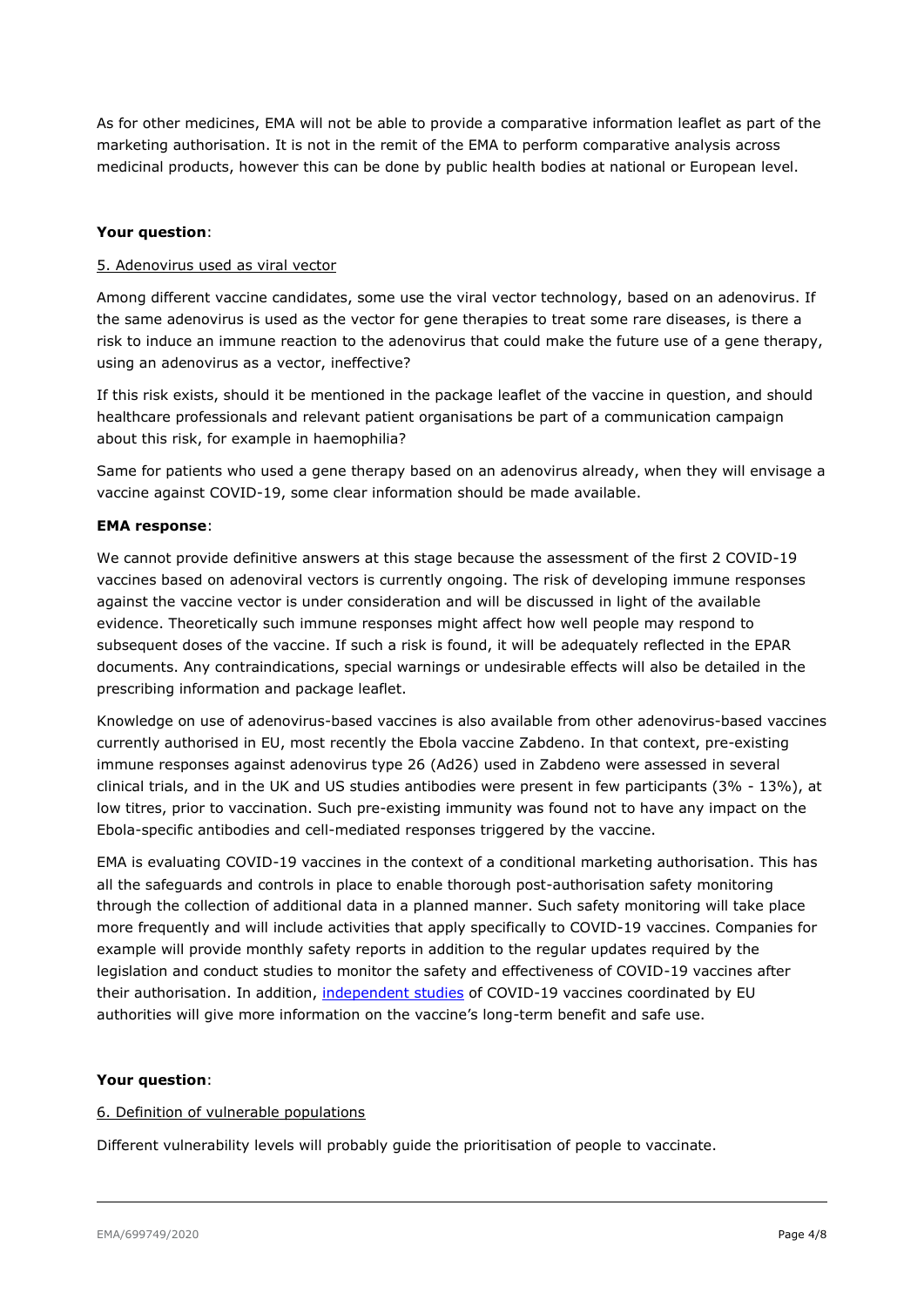Age is certainly a criteria that will help define the most at risk populations in whom the initial benefit/risks will be positive with no dispute.

The number of conditions also increases the risk of being hospitalised.

Therefore, all organisations representing rare diseases are questioning whether the people they represent should be defined as vulnerable groups who should be vaccinated soon, or very soon.

Even when not immediately described by one of these conditions, risks could be increased. For example, people with Osteogenesis imperfecta have restricted pulmonary functions (due to scoliosis and shape of the rib cage), so if infected with the coronavirus, the disease might be worse than a normal person.

### **EMA response**:

As mentioned, EMA is not involved in decisions on prioritisation of groups for vaccination. For patients with certain conditions, the risk of developing serious complications with COVID-19 may be increased. Unfortunately, there may not be comprehensive knowledge of the course of COVID-19 in patients with rare diseases and we recommend following the recommendations provided by national authorities and healthcare professionals. It would be logical to apply a precautionary principle when taking clinical decisions, for example for very fragile or vulnerable patients the prescriber will need to consider the benefits and risks of vaccination versus the individual risk of contracting COVID-19 disease.

### **Your question**:

### 7. Rare epilepsies

As fever seems to be a common side effect to all COVID-19 vaccines, and fever can trigger seizures in patients with rare or common epilepsies, appropriate and close monitoring of this side effect might be needed for this group as part of the pharmacovigilance activities

For Dravet syndrome in particular, one question is about vaccines using the mRNA technology, and to which extend this could interfere with antisense therapies also based on the mRNA technology.

### **EMA response**:

Many patients with rare diseases, such as Dravet syndrome, will not have been specifically studied in COVID-19 vaccine clinical trials. There is also no data available on whether mRNA vaccines might potentially interfere with mRNA therapies. It would be important to highlight all these concerns to the healthcare professional/prescriber to ensure the patient's specific conditions can be taken into account.

Fever is a side effect of the authorised COVID-19 vaccines. Once a vaccine is authorised and starts to be used in the general population, additional data will be generated on the vaccine's side effects, as well as long-term safety and benefit, both via safety studies and enhanced safety surveillance. This will help further informing on the side effects and use in special populations.

### **Your question**:

### 8. Medical conditions or treatments excluded from the phase III vaccine trials

Hereditary Haemorrhagic Telangiectasia (HHT), rare cancers, immune deficiencies, lupus: blood transfusions and immuno-suppressant are standard of care. Will patient need to stop their treatments before receiving the vaccine, and how long before? When can they resume their treatments safely? Would the recommendation apply to all vaccines equally?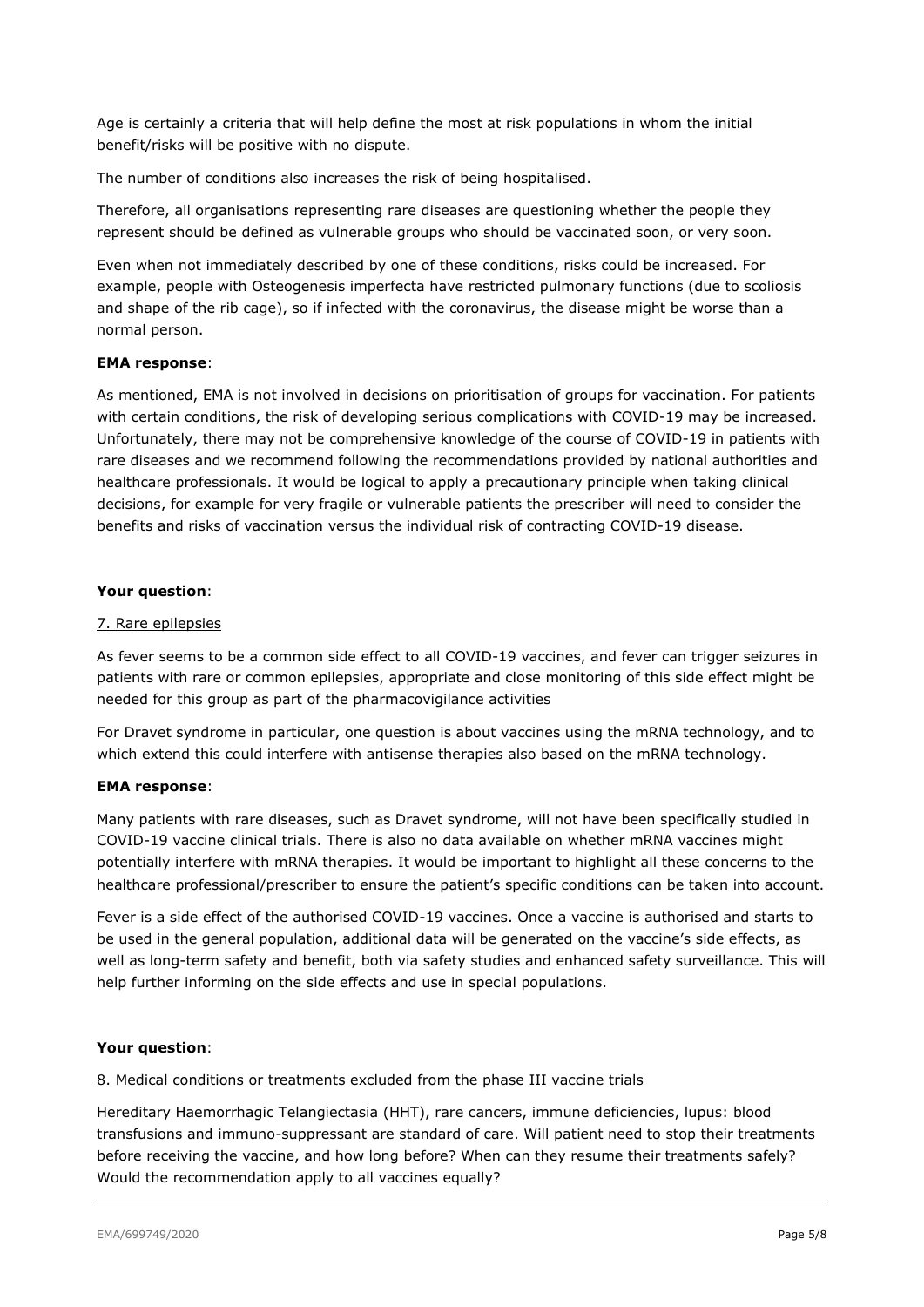Non-Hodgkin lymphomas in general or Waldenström are other groups that were excluded from phase III trials.

HHT: One clinician wanted to know if there are any specific measures on patients treated with bevacizumab since it could lead to an immunosuppression.

The same questions for Auto-inflammatory diseases: is there a need to stop anti-inflammatory treatment before? How long before, when can they be started again?

Rare cancers, melanomas: trials explicitly excluded people with a history of cancer, therefore no data about how effective and safe the vaccines are in people with any kind of e.g. (rare) melanoma. Immunotherapy is a treatment modality that is being used on rare melanomas and although immune checkpoint inhibitors do not cause immunosuppression, they can cause immune-related adverse effects in organ systems. This could constitute a risk regarding vaccination-related complications.

### **EMA response**:

The efficacy, safety and immunogenicity of the COVID-19 vaccines so far authorised have not been assessed in immunocompromised individuals, including those receiving immunosuppressant therapy. The efficacy of a vaccine may be lower in immunosuppressed individuals. However, although immunocompromised people may not respond as well to the vaccine, there are no particular safety concerns for the authorised vaccines.

As we have noted, there is limited data in many disease-specific settings. We would refer patients with specific diseases to the product information of each vaccine. EMA cannot advise on the management of specific pathologies beyond the information which is available in the product information.

In addition, questions on clinical practice are outside the remit of EMA. Since many rare disease patients will not have been sufficiently studied in clinical trials, it is important to highlight all these concerns to the healthcare professional/prescriber to ensure specific conditions can be taken into account. Questions concerning patient's current treatment for existing conditions, whether they should stop before vaccination or when to resume should be discussed with their healthcare professional based on the information in the product information and in line with available advice at national level.

### **Your question**:

### 9. Transplanted patients

In many rare diseases, patients benefit from transplanted organs, and take immune-suppressant treatments to prevent organ rejection. Some expressed clear concerns that patients will not immediately consider a vaccine.

### **EMA response**:

Transplanted patients were not included in clinical trials of COVID-19 vaccines. Studies in specific populations not included in trials may be conducted after authorisation, including in ongoing and planned safety studies and observational effectiveness studies.

#### **Your question**:

### 10. Neurological diseases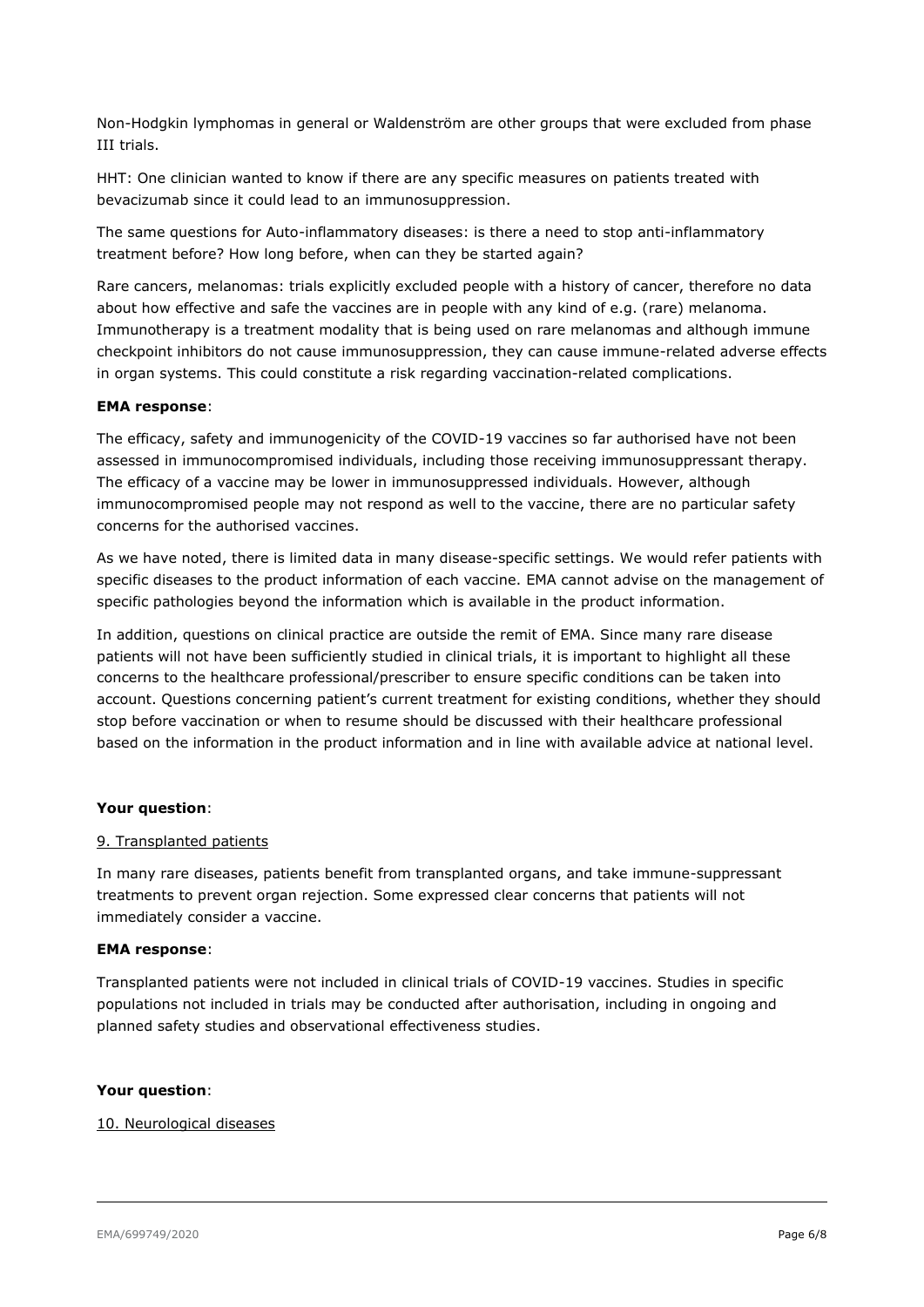In the past, some concerns were shared by a large part of the population and by many healthcare professionals on the possible neuro-toxicity of some vaccines, e.g. vaccine for Hepatitis B infection. Even if these risks were further analysed and finally, the perception prevails in the population.

Are specific monitoring measures planned for patients with neurological diseases, to characterise these risks, or the absence of risks?

People who had an episode of Guillain Barre syndrome for example often renounce to vaccines, and struggle to access the information they need.

### **EMA response**:

This has been brought to the attention of EMA's safety committee (the Pharmacovigilance Risk Assessment Committee, PRAC) for consideration during assessment of the Risk Management Plan (RMP).

Safety data will be collected through spontaneous systems and observational studies, both of which will allow for stratified analyses, detailed in EMA's [Pharmacovigilance plan](https://www.ema.europa.eu/en/documents/other/pharmacovigilance-plan-eu-regulatory-network-covid-19-vaccines_en.pdf) for COVID-19 vaccines.

#### **Your question**:

#### 11. Haemophilia(s)

The Federation indicated some information people with haemophilia will need:

Warnings about people with bleeding disorders to alert on the possibility of an intramuscular haematoma. One measure could be too recommend applying pressure or giving factor replacement coverage to prevent bleeding

People with bleeding disorders should still be vaccinated according to their priority group (based on age, co-morbidities and healthcare work)

The vaccine should be administered with a thin needle and very slowly

Having a bleeding disorder should not be a contra-indication to receiving the COVID-19 vaccine.

Any vaccines using AAV can trigger AAV immunity and should only be given to patients who are informed about, and consent to the risk of never being eligible for AAV-based gene therapy

#### **EMA response**:

There are no contraindications for the COVID-19 vaccines authorised so far except for hypersensitivity to the active substance or to any of the excipients.

As with other intramuscular injections, the authorised vaccines should be given with caution in individuals receiving anticoagulant therapy or those with thrombocytopenia or any coagulation disorder (such as haemophilia) because bleeding or bruising may occur following an intramuscular administration in these individuals.

The Agency is not be able to advise on the management of specific pathologies such as haemophilia beyond the information which is available in the product information.

Also questions on clinical practice are outside the remit of EMA. Since many rare disease patients will not have been sufficiently studied in clinical trials, it would be important to highlight all these concerns to the healthcare professional/prescriber to ensure specific conditions can be taken into account.